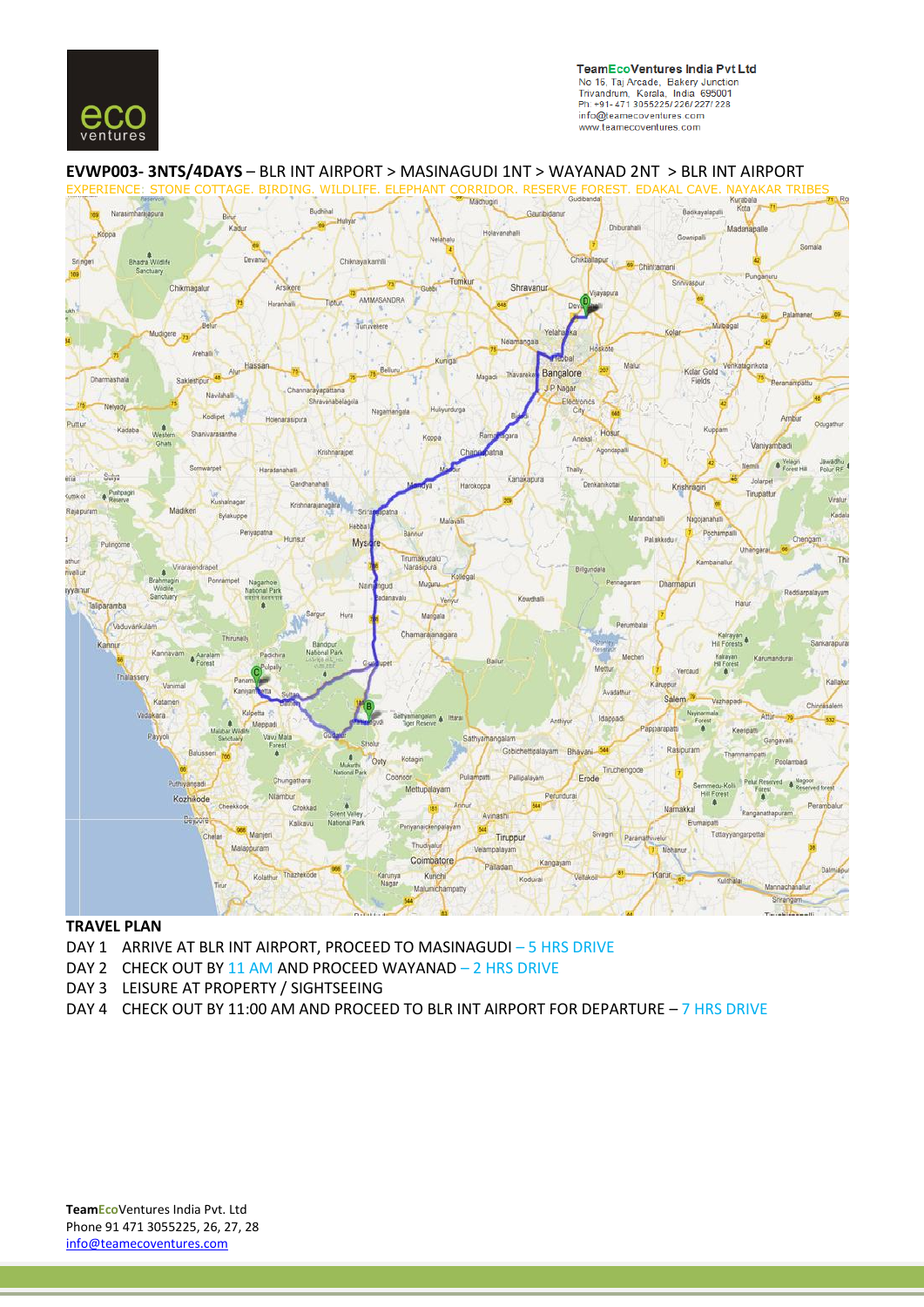

**TeamEcoVentures India Pvt Ltd** No 16, Taj Arcade, Bakery Junction<br>Trivandrum, Kerala, India 695001 Ph: +91-471 3055225/226/227/228 info@teamecoventures.com www.teamecoventures.com

## **ITINERARY**

**DAY 1**

ARRIVE AT **BANGALORE INT AIRPORT**, PROCEED TO **MASINAGUDI** – 5 HRS DRIVE CHECK IN **FEATURED PROPERTY**



LEISURE AT THE PROPERTY OVERNIGHT STAY AT MASINAGUDI

## **DAY 2**

EARLY MORNING GOOD OPPORTUNITY FOR BIRDING AND NATURE PHOTOGRAPHY POST REFRESHING TEA/ COFFEE, PROCEED TO THE WATCH TOWER IN THE PROPERTY BREAKFAST SERVED

CHECK OUT BY 11 AM AND PROCEED TO **WAYANAD** – 2 HRS DRIVE CHECK IN **FEATURED PROPERTY**



Nestled among the mountains of the Western Ghats, lies Wayanad, which can be considered as the biggest hill station of Kerala. This green paradist, located at a distance of 76 kms. From the coast of Kozhikode, lies at a height of 700-2100 m. above sea level. The name Wayanad is believed to have been derived from the word, Vayalnadu, meaning the land of paddy fields. It is house to unique patented varieties of rice such as "Jeerakasala" and "Gandhakasala" whose potential export market is still waiting to be captured. The present district of Wayanad was carved out, from parts of Kozhikode and Kannur districts and came into being on the 1st November 1980 as the 12th district of Kerala. This backward district is, perhaps one of the biggest foreign exchange earners of the State, thanks to its cash crops like pepper, cardamom, coffee, tea, spices and other condiments. Most of the reserve forests in the State are in this district. The loamy soil generally show wide variation in depth and texture with a very high content of organic matter. A large percentage of the population in this region are tribals. The native Adivasis mainly consist of various sects like Paniyas, Kurumas, Adiyars, Kurichiyars, Ooralis, and Kattunaickens etc.

OVERNIGHT STAY AT - WAYANAD

**TeamEco**Ventures India Pvt. Ltd Phone 91 471 3055225, 26, 27, 28 info@teamecoventures.com